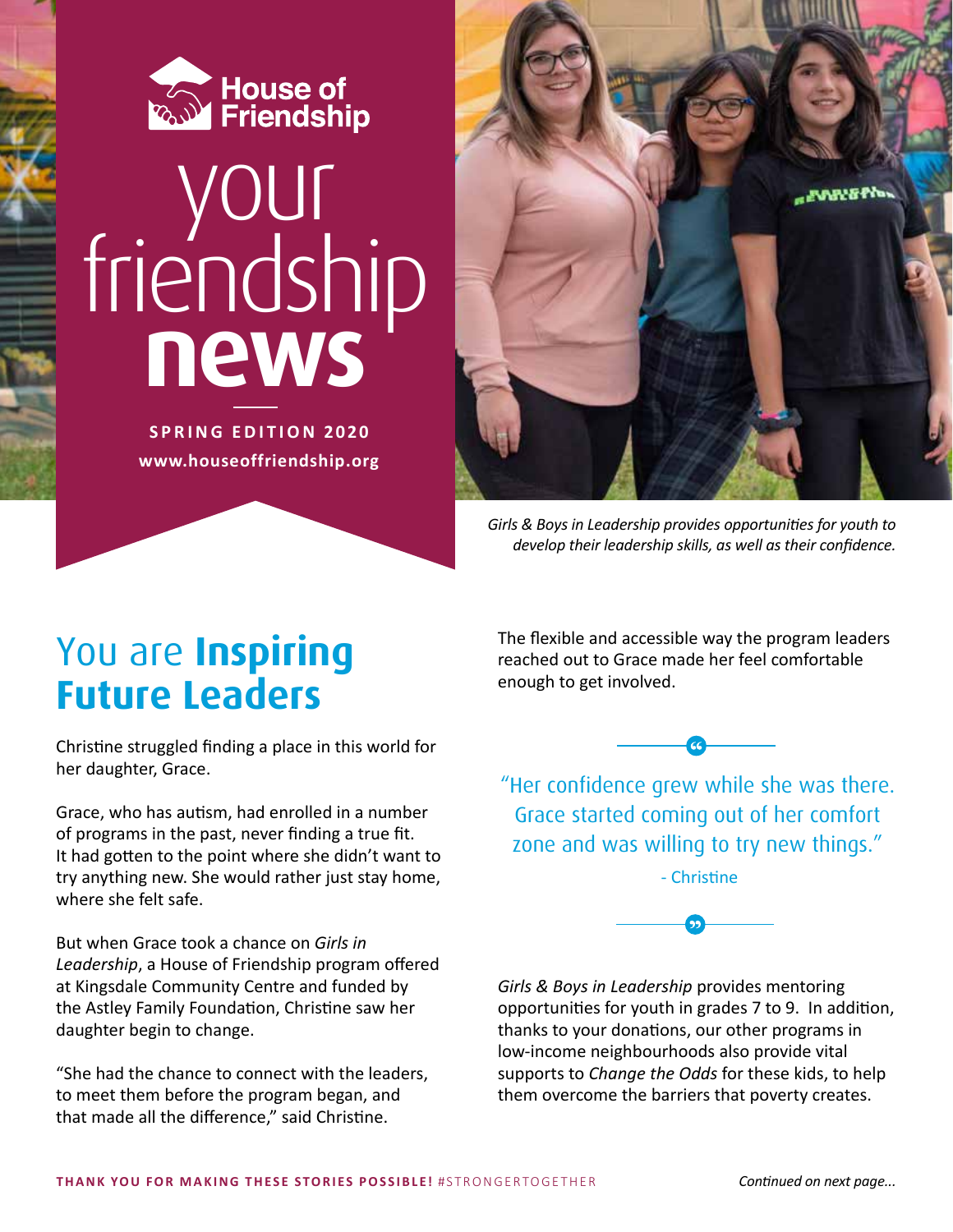#### *...Continued from front page*

Now 15, Grace is moving on to new leadership opportunities, joining a small group where she will further hone her ability to plan and lead programs.

Grace has already completed her 40 hours of required volunteering for high school, regularly helping out with many programs at Kingsdale Community Centre.

Having the program in her own community, at no cost, removed barriers Christine faces as a single parent living on low income. Your support of these vital services is *Changing the Odds* for girls like Grace.

"Her confidence grew so much. She thinks she can rule the world now!"

**Your financial support is crucial to develop future leaders through our** *Neighbourhoods* **programs. Thank you for helping to** *Change the Odds* **for these children as they move toward a better future, filled with potential and possibility.**

# Removing Barriers to **Inspire Bright Minds**

When you remove the barriers that poverty creates for children with smart and creative minds, you inspire leaders and create brighter futures. **You** *Change the Odds* **for these children.** This is what some local companies are doing by providing access to STEAM (Science, Technology, Engineering, Arts and Math) learning for children living in low-income neighbourhoods. A few examples are:



*Bright and eager minds were given the opportunity to develop their passions, goals and skills in the world of tech, thanks to two separate events in Waterloo Region - a STEM day recently funded and hosted by Brock Solutions, as well as a recent Google-funded PD Day Camp run by Launch Waterloo. Students tapped into their creativity to build innovative projects aimed at reducing our impact on the environment.*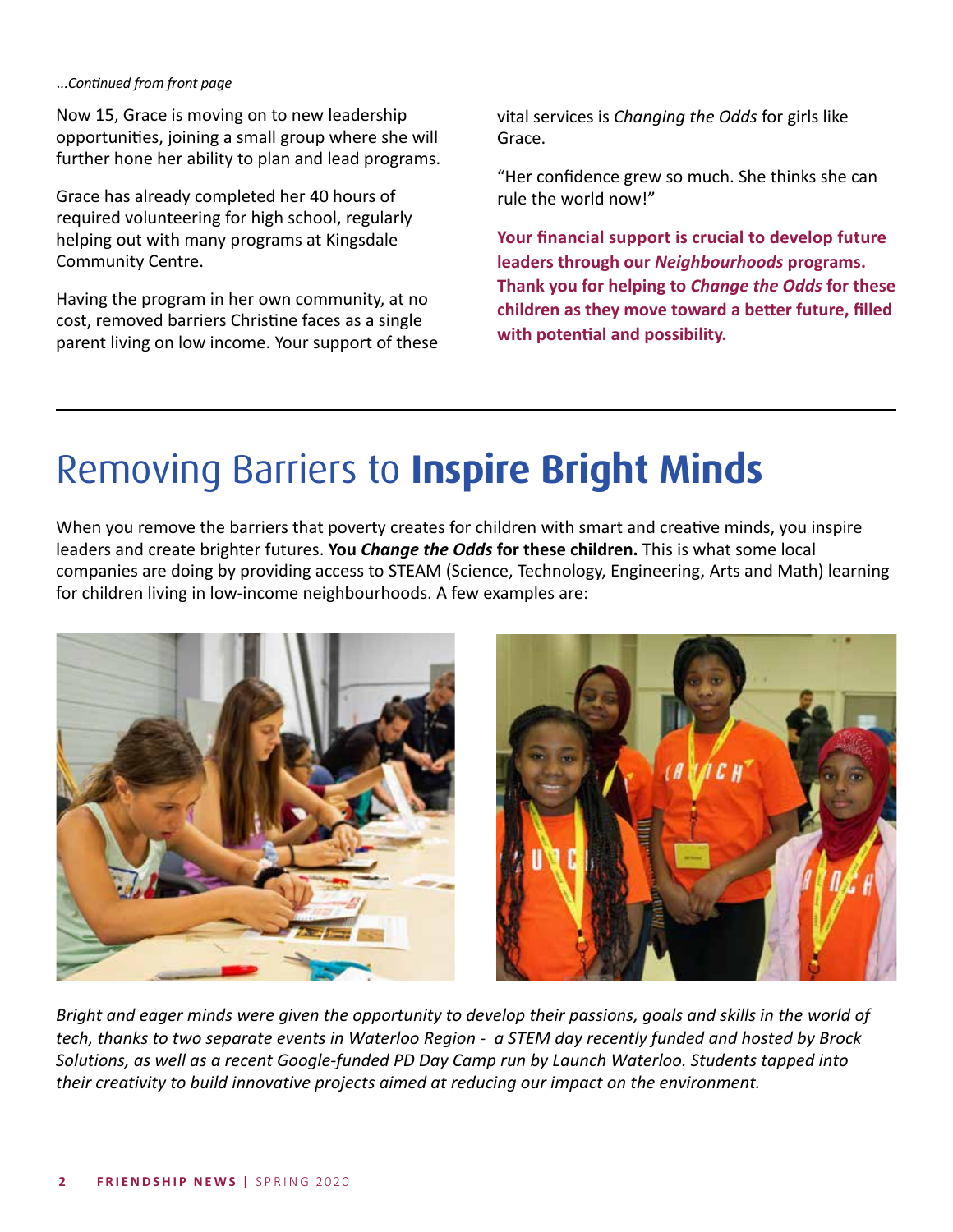# **You Can Leave a Legacy** for Future Generations

Jim Blair knew what it was like to see a life of potential not given the opportunity to shine. It happened to his own mother who although very bright, was never able to attend high school. There was simply no money and she was needed at home.

Jim's wife Lorna has a similar story. Her father was forced to leave school at the age of 11 to help support his family when his own dad died.

**"His life was blighted," said Lorna. "We're the children of people whose lives were affected by the Great Depression. We were very much aware of the missed opportunities that can happen in the lives of children."**

Sadly, Jim passed away in September 2019 – but not before leaving behind a legacy of generosity that is impacting the lives of children living on low income in Waterloo Region.

It's not surprising that Jim and Lorna Blair saw the value in contributing to House of Friendship's *Neighbourhoods* programs, through the Jim and Lorna Blair Charitable Foundation. For more than two decades, their support provided opportunities for children to take music lessons or enrol in sports programs and for families to experience some of these activities together.

"We wanted the money to be used for things that wouldn't happen otherwise," said Lorna. "We wanted to do something that wasn't already a budget item."

Linda Kruger, Community Resource Coordinator at Sunnydale Community Centre, said the flexibility of the program meant that children were given the chance to participate in activities they would have otherwise missed.

"The funding allowed families experiencing low



*Lorna and Jim Blair, pictured with House of Friendship Executive Director John Neufeld.*

income to ensure that their children had a level playing field when it came to recreational activities," said Linda.



"When children have hope, it makes a big difference. When they want to do something, and are able to do it, it helps them believe they can do other things as well." - Lorna Blair



Lorna and her husband always felt that helping out with what some might consider "small things" like joining a soccer team can make a big difference.

#### **"In families who are living on the edge, these kinds of choices require sacrifices. For families on the lower end of the economic scale, there is no choice."**

"We considered it a privilege to be involved in the work of House of Friendship, where people there are dedicated to making a significant difference in people's lives."

**Would you help to** *Change the Odds* **for children living on low income?** Please donate today at www.houseoffriendship.org/donate.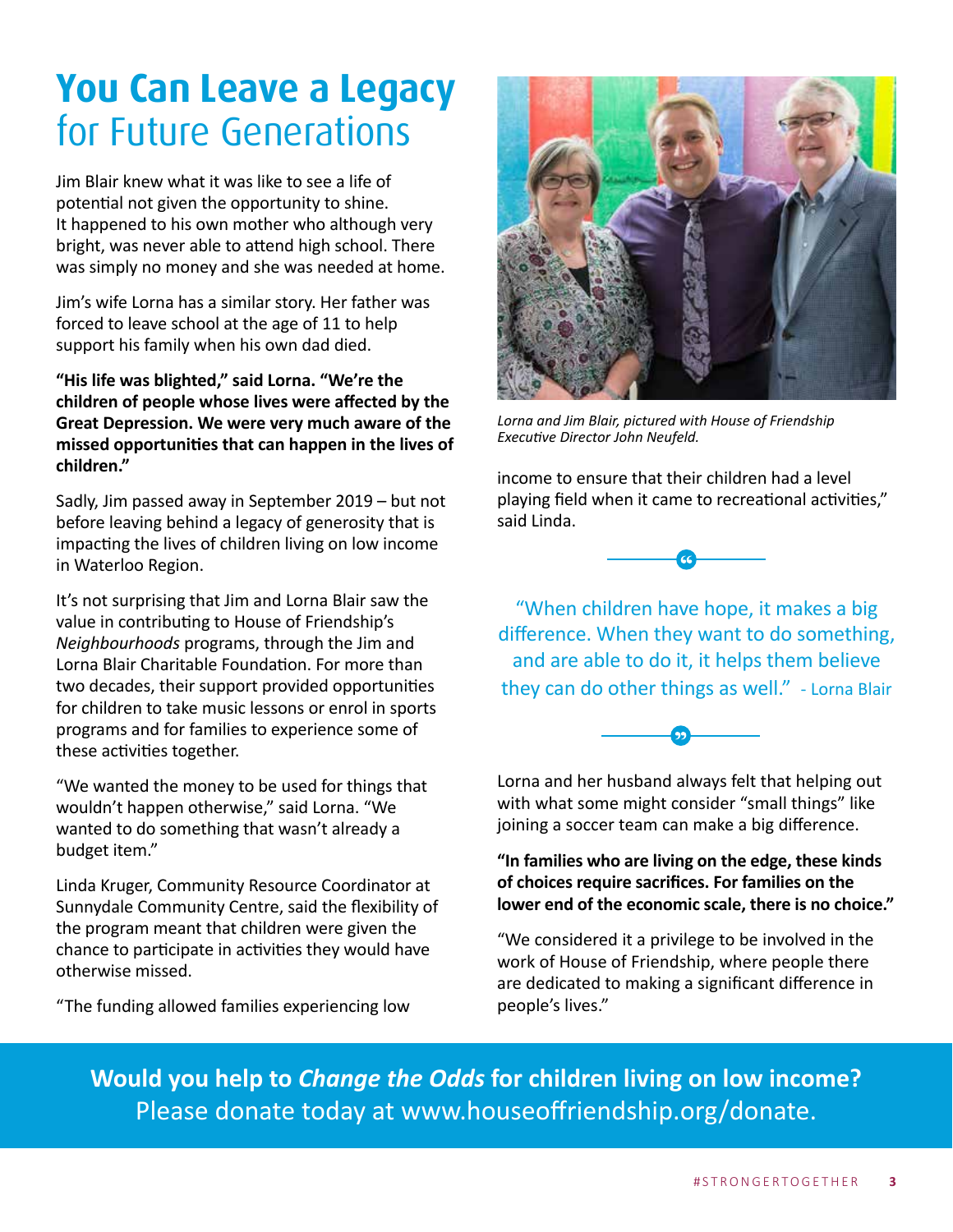

*Children like Timothy are better equipped to face new challenges with confidence thanks to your support of camp.*

## Because of You,Timothy **Dreams of a Better Future**

Camp is so much more than simply a fun week away for families living on low income.

#### **For Sarah and her son, Timothy\*, it was life-changing.**

Sarah is a single mother. Timothy's father sadly passed away two years ago, when Timothy was only seven years old. While he has older siblings in his life, he doesn't always get the chance to be around young adults that he can look up to.

At camp, that changed.

"At camp he had the opportunity to interact with kind, caring young men not much older than himself. He met wonderful staff of young women and men demonstrating good sportsmanship and leadership," said Sarah.

Sarah said her son saw a future for himself when he realized he could become a camp counsellor.

**"He's not going to continue in poverty," said Sarah. "He's got employment plans at nine years old."**



"He grew so much that week. He is now asking 'what is the earliest I can work at camp?' In one week, this has become part of his life." – Sarah, Timothy's mom



Sarah is thankful for the support from generous donors like you that make this life-changing summer camp experience possible.

#### **"I couldn't have done any of this without support. I wouldn't have had the money to provide this for my son."**

In 2019, donations from incredible supporters like you sent more than 300 children to camp. For children like Timothy, camp provides the chance to learn, to grow, and to develop a better vision for their future, one filled with hope.

"Your support is invaluable to both the children and our communities," said Sarah. "**Thank you** so much for investing in children's futures!"

*\*names have been changed* 

**You can support children like Timothy this spring!** Please look for a special letter in your mailbox early April inviting you to *Change the Odds* for children living on low income. Your donation will help build community, remove barriers and inspire future leaders! **To donate, visit www.houseoffriendship.org/donate.**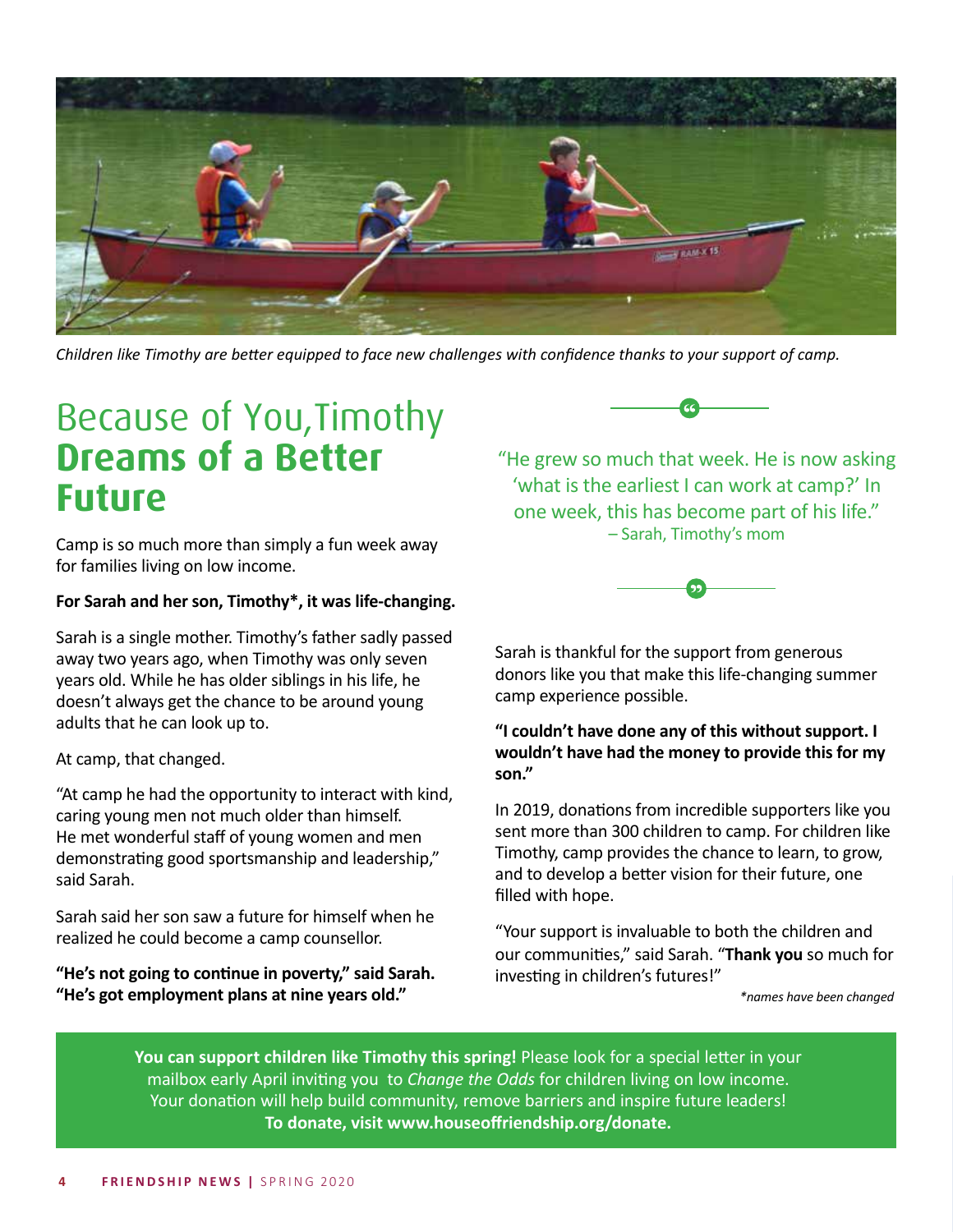# Thank You For Sharing the **Gift of Christmas**

#### **Thank you so much for taking the time to care!**



Because of you, families in Kitchener and Waterloo were able to celebrate the holiday season with a special meal through our *Christmas Hamper* program.

None of this would have been possible without the support of **Kitchener-Conestoga Rotary Club's Turkey Drive** fundraiser, which provides more than \$300,000 to provide food, including turkeys, for families in need. Also, The Food Bank of Waterloo Region generously provided the warehouse space for the hamper packing this year.

More than **1,000 volunteers** worked together to pack food, hand out turkeys, and to deliver Christmas Hampers to over 14,000 men, women and children in Kitchener and Waterloo.



*Volunteers braved the cold temperatures to help families in need enjoy a special holiday meal. Thank you!*

**All of this is thanks to you! Thank you for doing your part in helping families celebrate the holiday season with hope and dignity.**

## JOIN US AT OUR AGM!

#### **81ST ANNUAL MEETING & STRAWBERRY SOCIAL**

#### *"TECH FOR GOOD"*

- TUESDAY, JUNE 16, 2020, 4:00pm to 6:00pm
- Catalyst 137, 137 Glasgow Street, Kitchener

Reserve your free ticket today at https://hof2020agm.eventbrite.ca

## House of Friendship **Coming Events**

#### **JULY 8, 2020 FRIENDSHIP GOLF TOURNAMENT**

Enjoy a day of *Playing with Purpose* to benefit those struggling with homelessness at the *Charles Street Men's Shelter*.

Register today at: **www.houseoffriendship.org/FriendshipGolf**



#### **OCTOBER 24, 2020 FRIENDSHIP DINNER**

Join us for an inspiring evening where we can share the incredible impact you are making in lives across Waterloo Region! We hope to see you there!

**Tickets available in June at: www.houseoffriendship.org/FriendshipDinner**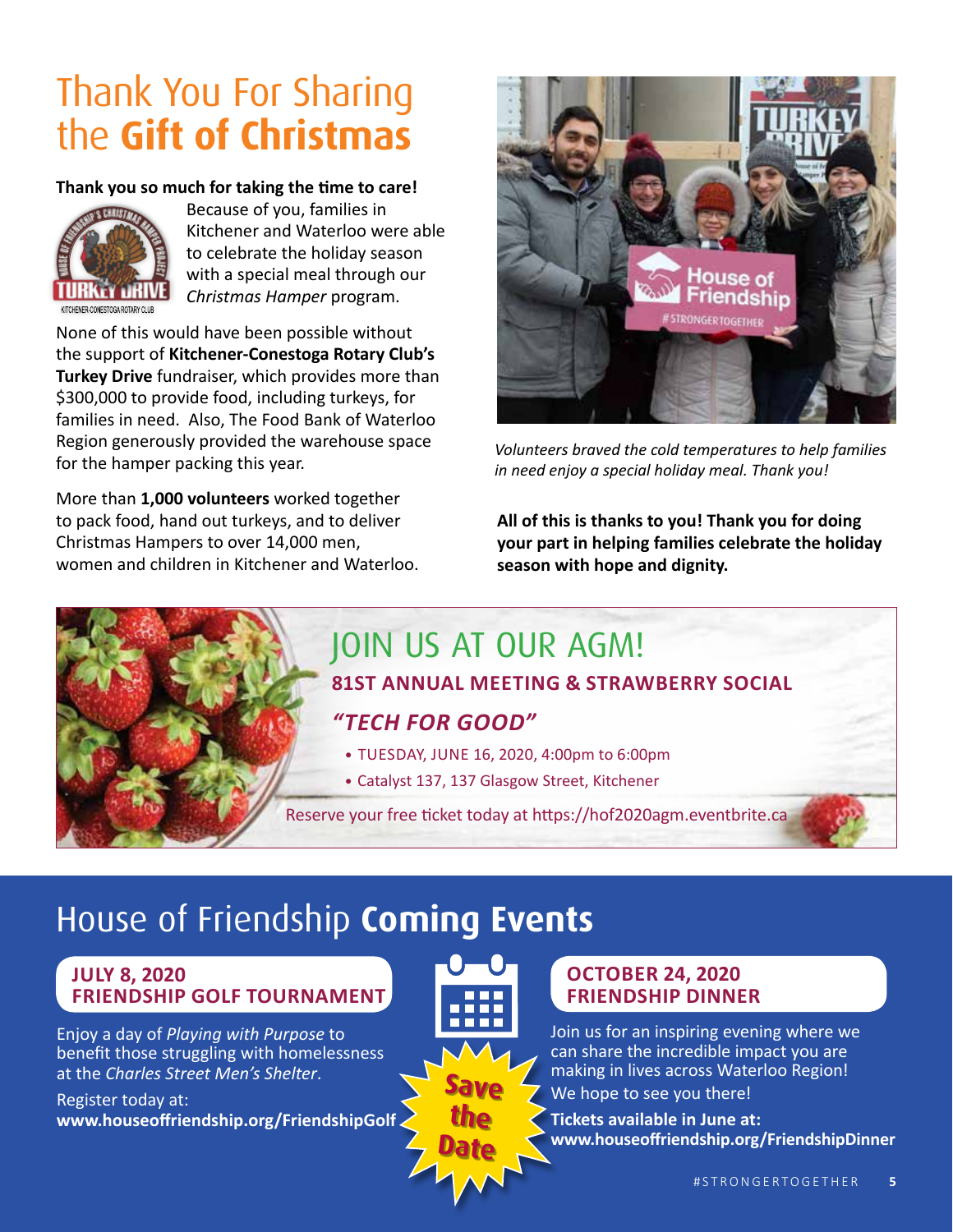# **Getting Closer to Home**, Thanks to You!

We're so excited to share with you that our Close to Home project is nearing completion!

Work continues at a rapid pace for our community's new Addiction Treatment Centre in Cambridge, with Nith Valley Construction continuing to guide this project with expertise and dedication.

When complete, the Close to Home building will provide a range of addiction treatment options for men and women throughout Waterloo Region. **We're so thankful for your ongoing support of this vision, including your care and compassion after last year's fire.**

The building will be completed in May, with move in in July. Open house events will be scheduled for September when you can see the facility and learn about the incredible impact you are having in the



*Thank you for making this Addiction Treatment Centre possible!*



lives of those struggling with addiction. Stay tuned for details in August's Friendship News.

**Thank you for continuing** 

**to support this vital project during this journey – we couldn't do it without you!**

# Thank You for Joining the **Fight Against Hunger**

This year's Supermarket Blitz was a great success, thanks to you!



On Saturday, Feb. 8, 350 volunteers collected donations of cash and potatoes at 28 local grocery stores to support House of Friendship's

*Emergency Food Hamper* program. A special thank you to members of Waterloo Regional Police Services, as well as Waterloo and Kitchener Fire departments and the many members of our local faith community for bringing their added energy and enthusiasm to this year's Blitz!

Through your generous donations of over 60,000 lbs. of potatoes and \$23,000 in cash, you are helping to provide food to 20,000 men, women and children who turn to the *Emergency Food Hamper* program every year. When you provide the gift of food, you

give so much more. You give hope and a future. Families are able to get through a difficult season of life, **thanks to you.**

#### **THANK YOU TO OUR SPONSORS!**

#### **YUKON GOLD SPONSORS**

Orchard Design Studio Inc. Waste Connections of Canada Way-Mar Inc.



We extend a special thank you to the Kitchener Rangers, for continuing the legacy that is *Don Cameron Potato Night.*  This year's event, held on Jan. 24, carried forward Don's spirit of

care and compassion, raising an incredible \$7,500 and collecting 6,000 lbs. of potatoes. Thank you!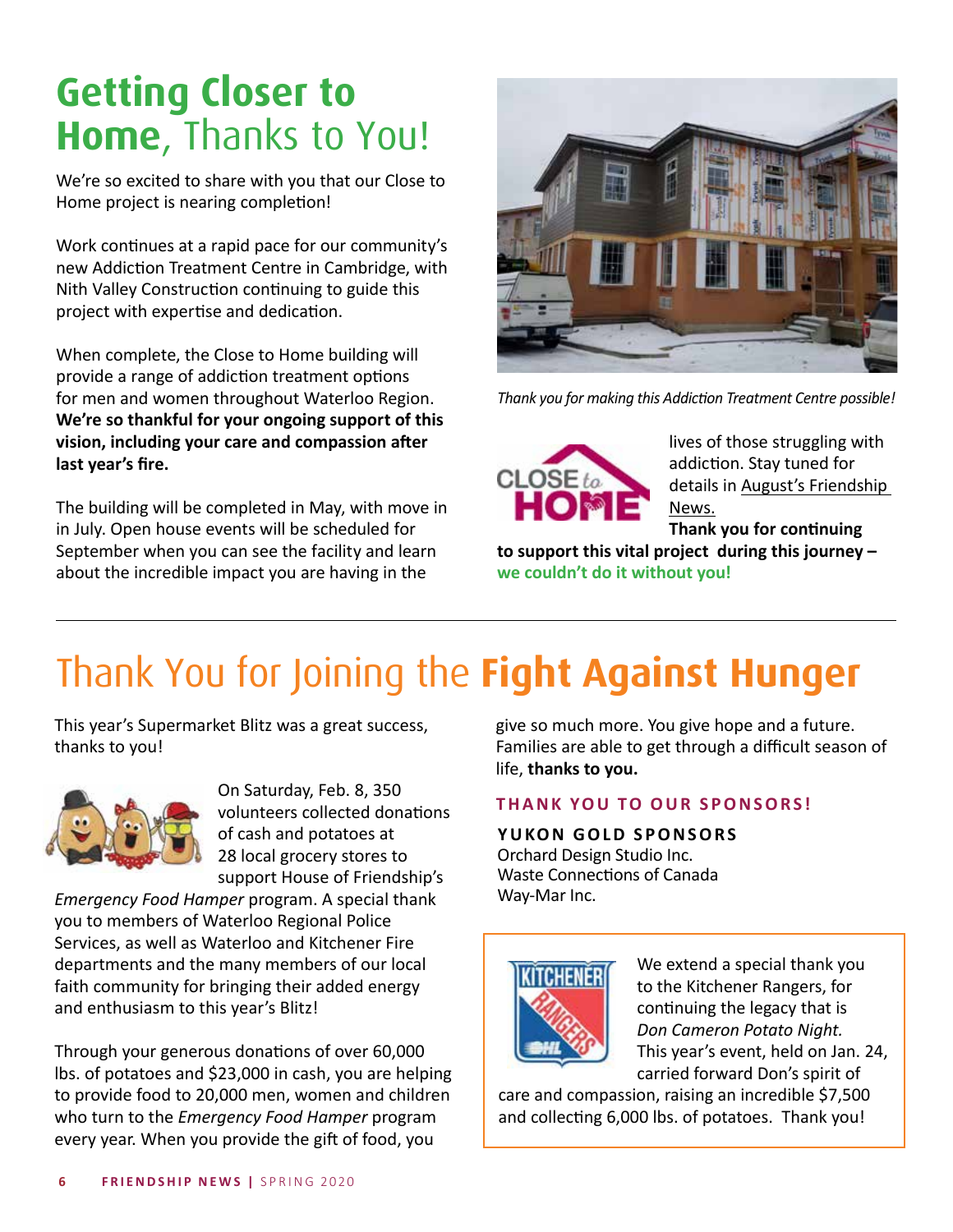## Increase Your Impact with **Monthly Giving!**

Consider becoming a **MONTHLY DONOR**! Monthly giving provides ongoing program support to Waterloo Region's most vulnerable residents while reducing administrative costs, ensuring that more of your donation will reach those in need. To become a monthly donor, please contact Yasir at 519-742-8327 x 131 or fundraising@houseoffriendship.org.



#### **Give Today and Make a Difference!**

#### **Donate** needed items:

- *• The Men's Shelter* needs facial tissues (boxes and personal packs), umbrellas and rain ponchos, new backpacks or duffel bags and ear plugs. Call 519-742-8327 x 1.
- *• The Shelter Kitchen* needs juice crystals for meals. Meat donations are also always welcome. Call Sandra at 519-742-8327 x 334.
- *• Sunnydale Community Centre* needs fabrics in lengths of 1 yard/metre or more, fabric elastic of ½ or 1" width. Call Linda at 519-742-8327 x 613.
- *• Kingsdale Community Centre* needs jam jars, dishes and cutlery. Call Alissa at 519-742-8327 x 614.

#### **NEW DONATION HOURS!**

#### **Food Donations:**

-Monday to Friday 9:00 am -7:00 pm -Saturdays 12:00 pm - 7:00pm

#### **Non-Food Donations:**

(only certain items accepted – see below) -Tuesdays 8:00am - 12:00 noon -Wednesdays 12:00 noon - 4:00pm -By appointment: call 519-742-8327 x 1

Drop donations off at the back door of the Shelter at 63 Charles St. E. Kitchener

**For a full list of items that are being currently accepted, visit www.houseoffriendship.org/donations.**